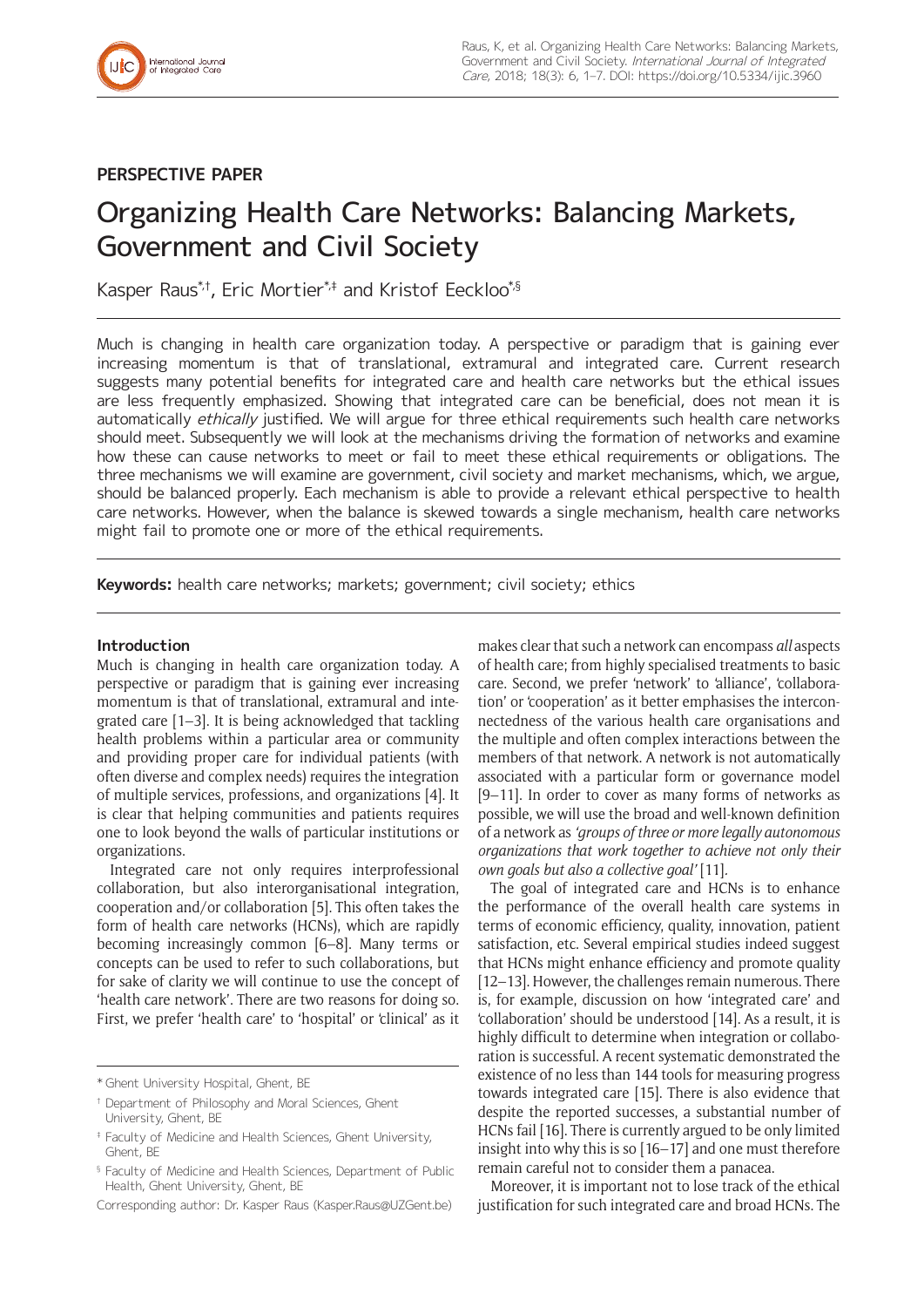fact that integration and collaboration can be beneficial does not mean it is automatically *ethically* justified in any form or under any circumstance. An economically efficient HCN could result in a highly unfair allocation of healthcare. Therefore, not only do we need more insight into the workings of such HCNs, there is an urgent need to consider more ethical issues. In this paper we identify some ethical obligations we can expect them to meet, regardless of their form. Subsequently we will look at three mechanisms influencing and coordinating the formation of HCNs and examine how these can cause such networks to meet or fail to meet these ethical conditions.

## **Ethical principles for health care networks**

Ethically speaking collaboration and HCNs should be justified based on a *precautionary principle*. When faced with significant and potentially harmful changes, the burden of proof should lie among those in favour of these changes. This could be argued to be the case for integrated care and HCN which would involve drastic systemic changes within the health care system, but where it is still unsure what causes success and what causes failure.

Which ethical requirements we can expect HCNs to meet is debateable, but the well-known and often used principlist framework of Beauchamp & Childress' [18] could provide a good starting point. Using this framework, we believe it is possible to deduce at least three categories of ethical requirements or obligations.<sup>1</sup> Off course, this should in no way be taken to be an exhaustive list. For this paper we have limited ourselves to those obligations or requirements that are, we believe, both basic and widely acceptable.

First, in line with the principles of integrated care [19], HCNs must result in an equitable and **just** provision of medical care. They should operate according to principles of distributive justice that are applied reasonably, transparently, consistently, and coherently. Organising HCNs so that they lead to health care being distributed in an arbitrary way or according to criteria that are accepted to be morally irrelevant, clearly fails to meet principles of justice.

Second, HCNs must at least **not be harmful** for relevant parties and should, preferably, even be **beneficial** when compared to the current situation. A significant amount of research indicates that there may be many advantages to HCNs [13, 20–22]. However, this does not mean this the case for every HCN. Also, there are also potential harms. HCNs may, for example, result in harmful diffusion of responsibility and have been shown to potentially result in increase in prices for medical services [23].

Third, HCNs must not unduly interfere with patients' (and other parties') **autonomy**. There should be an ethical default in favour of allowing people to make autonomous health related choices based on a plurality of different values and interests. HCNs can thus be ethically evaluated based on the degree to which they respect and promote such choices.

We will argue that meeting these principles requires a proper balance between three mechanisms driving or influencing the trend towards integrated care and the formation of HCNs.

## **Mechanisms of coordination (government, markets, and civil society)**

What drives collaboration, integrated care and HCNs is likely to be as diverse as the number of forms it can take. Here we will focus on three mechanisms. First, health care institutions can come to form HCNs in response to (*governmental*) policy to promote or even enforce such networks. Second, collaboration in networks can be driven or influenced by economic *market-based* considerations. Third, HCNs can be formed voluntarily when health care institutions within *civil society* come together around shared goals, values and/or interests [24–25]. In this paper we will focus on the government, market and civil society triplet as they effectively capture the political, the economic, and the social drivers of HCNs. We will show below that these forces are indeed at work.

We acknowledge that alternative sets of mechanisms might be formulated [26]. However the distinction between government, markets, and civil society will be used in this paper as it is common and insightful. Also, our triplet is akin to the widely used 'hierarchy, market and networks' triad first formulated by Powell (1990) [27]. Governmental policy is a hierarchical way of organization where governmental agencies enact policies enforcing or promoting integration, collaboration and cooperation. 'Networks' refers to the more voluntary collaboration of institutions based on reciprocity and shared interests. As such, it accords to our use of 'civil society'.

## **Government**

There is a clear policy push towards integrated care and health care networks [3]. HCNs have been implemented, encouraged and/or embraced as a policy measure by governments (e.g. the NHS Clinical Networks). Various case studies indeed suggest that governmental policy can operate as an important catalyst for HCN formation [28–29]. Another relevant example of such policy is Belgium, where the government is developing policy that would legally require all Belgian hospitals to become part of a single larger hospital network. This HCN must provide almost the entire continuum of hospital care (secondary, tertiary *and* quaternary) [30]. Although initially intended as *hospital* networks, these HCNs are explicitly intended to offer a platform for more intensive and better communication with primary care and should thus function as a first stepping stone towards more fully integrated health care. Norway and Denmark similarly has a governmental policy to promote interorganizational coordination in health care [31–32].

## **Markets**

Second, economic considerations drive changes in the organisation of health care, often in the shape of market thinking (supply/demand logic, deregulation, privatisation, and liberalisation). Different health care institutions or networks often provide the same services and patients are free to choose between institutions or networks. This naturally forms the basis for some degree of market thinking and economic competition, both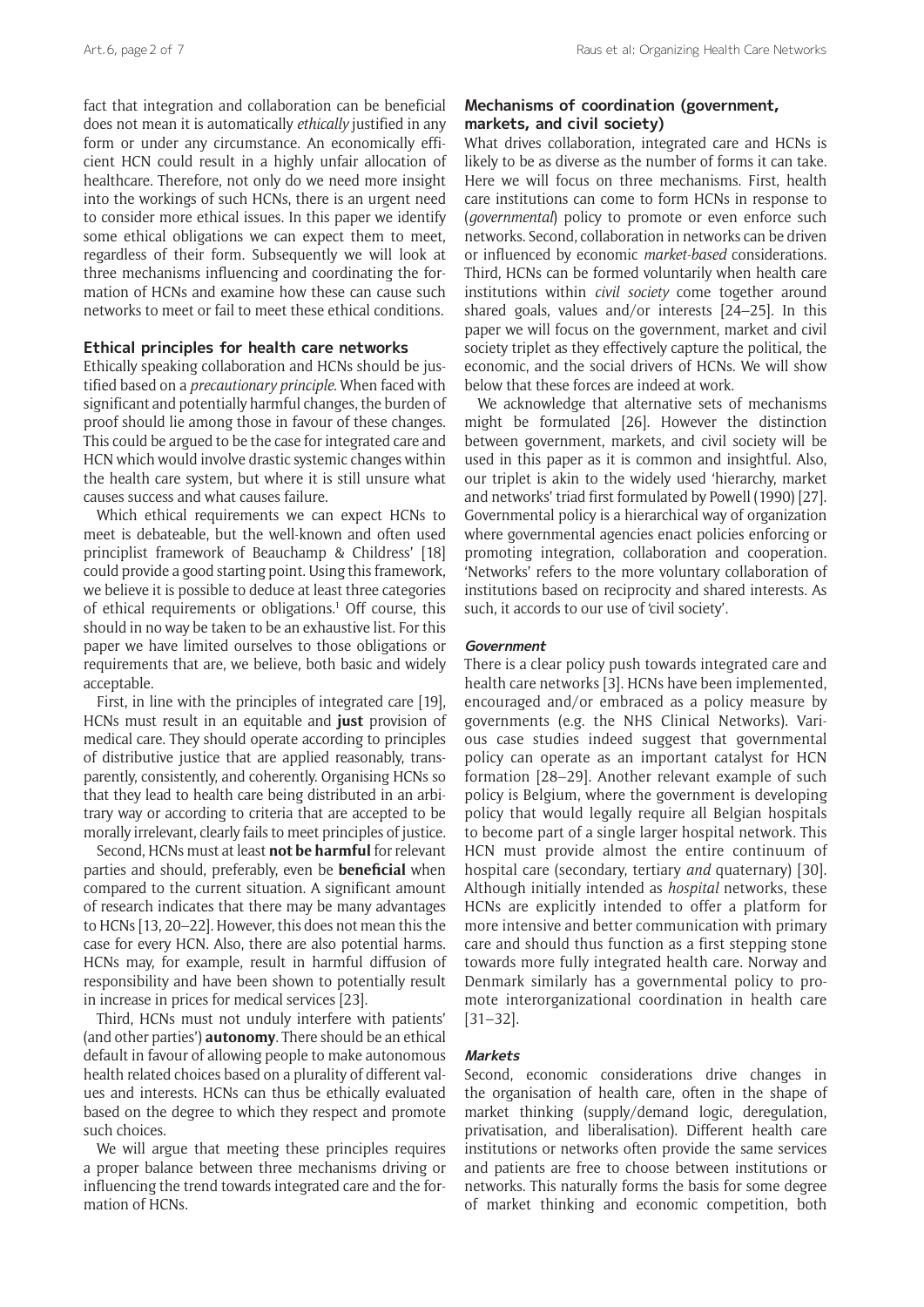nationally and internationally. Within the European Union, for example, the right to receive treatment across the EU is guaranteed by the European Directive on Cross Border Health Care.

In many HCNs today, market mechanisms are indeed at play. A 2013 American study showed how economic forces drive the creation of locally integrated health systems [23]. Another example is the more and more common phenomenon of hospital acquisitions where a larger health care system acquire smaller health care institutions [33].

## **Civil society**

Third, a significant role might be played by civil society, which refers to 'the space for collective action around shared interests, purposes and values, generally distinct from government and commercial for-profit actors' [20]. Within this space social entities (groups, institutions, associations, etc.) that share interests, values or ideology can come to collaborate and form HCNs. Such so called 'emerging self-organizing behaviour' and coming together of like-minded institutions in the health care domain is inevitable and an important driver towards integrated care. Having a shared mission is recognized as being one of the key factors in determining a network's chance of success [17].

### **Justification for a proper balance**

## **Relevant ethical perspective provided by government, markets, and civil society**

Democratic governments have an obligation to further the interest of all citizens regardless of personal or political convictions. Hence when it comes to the organisation of care and the allocation of medical goods within HCNs, they are able to stress the importance that care is allocated in a way that is **just and fair** for *all*. Governments focus on patients as equal **citizens** with equal *basic rights* to good quality health care. In this way, governments are able to emphasise and, if necessary, enforce a relevant aspect of patients that is needed to achieve full patient centeredness.

Second, market thinking could provide integrated care and networks with the required **efficiency**. In a context where scarcity is an undeniable reality, efficiency operates as ethical principles making sure resources are used or allocated with a minimal amount of waste. A health system or HCN that does not allocate resources efficiently fails to do the most good they can do, thereby failing to fulfil their ethical duty of beneficence. Moreover, a supply and demand model can be an additional assurance that HCNs are responsive to **the actual demands of patients**. In this way markets hereby emphasize a different but equally relevant aspect of patients. It conceives of patients as **consumers** with particular wishes, demands and expectations.

Third, civil society is able to provide for different networks and a **plurality** of different **values** according to which care could be organised. The various agents within civil society voluntarily collaborate and can form HCNs around common goals and values in order to collectively achieve them. This plurality of values can help guarantee **autonomous choice** for patients and caregivers who are able to choose the care or HCN that accords best with their own values. Collective action in the civil society space emphasises the patient as part of a (geographical, ideological, political or social) **community**.

In short, government can guarantee HCNs respect patients' *rights*, markets guarantee they respect patients' *demands* and civil society guarantees they respect patients' *needs and values*. Together they provide integrated care and HCNs a necessary all-encompassing ethical justification. If, however, the balance is skewed, there are potential unethical consequences.

## **Unethical consequences of a skewed balance** Government

Integrated care often has high symbolic value [34], but might best be considered a means to an end (increasing the performance of a health care system) rather than a goal in itself. Matters of distributive justice must be primary when considering the organization of HCNs. Although there is debate about whether health care is a public or private good, it is clearly a good that is both *basic* and of *common interest*. Like, for example, law enforcement and education, organised health care belongs to the basic fabric of society. Through good health, citizens are able to participate fully in society, making the provision of health care a democratic duty.

Of course, there remains considerable debate as to what constitutes the best ethical criterion for guaranteeing justice and fairness in health care [35]. According to egalitarian theories of distributive justice, the goal should be to create an equal distribution, whereas others emphasise that distribution should happen according to medical need. However, even though there is debate on what amounts to a fair criterion of distributive justice, there is likely to be considerable consensus on what qualifies as an unfair criterion. For example, allocation of medical resources based on discriminatory criteria such as skin-color, gender or sexual orientation are clearly unjust. Governments have an ethical duty to continuously monitor whether integration or collaboration leads to unfair allocation and to respond if necessary. As such, government involvement provides the necessary checks and balances.

HCNs could result in unfair allocation. For example, in 2011 the US the Carolinas HealthCare System Levine Cancer Institute covered 38 hospitals and all patients had to travel to a central hospital for specialized cancer care. Such a structure benefits those living close to the central hospital or those able to travel, which could be unfair. In response, the network switched strategy and created more than 20 decentralized centers and clinics for cancer care [6]. In order to guarantee fairness Belgium – in its current policy on HCNs – will require every network to provide or guarantee almost the entire spectrum of medical care in a fair geographic distribution [30].

However, when governmental influence is too strong, there are also potential risks. First, HCNs may become overly political and might become overly formalised and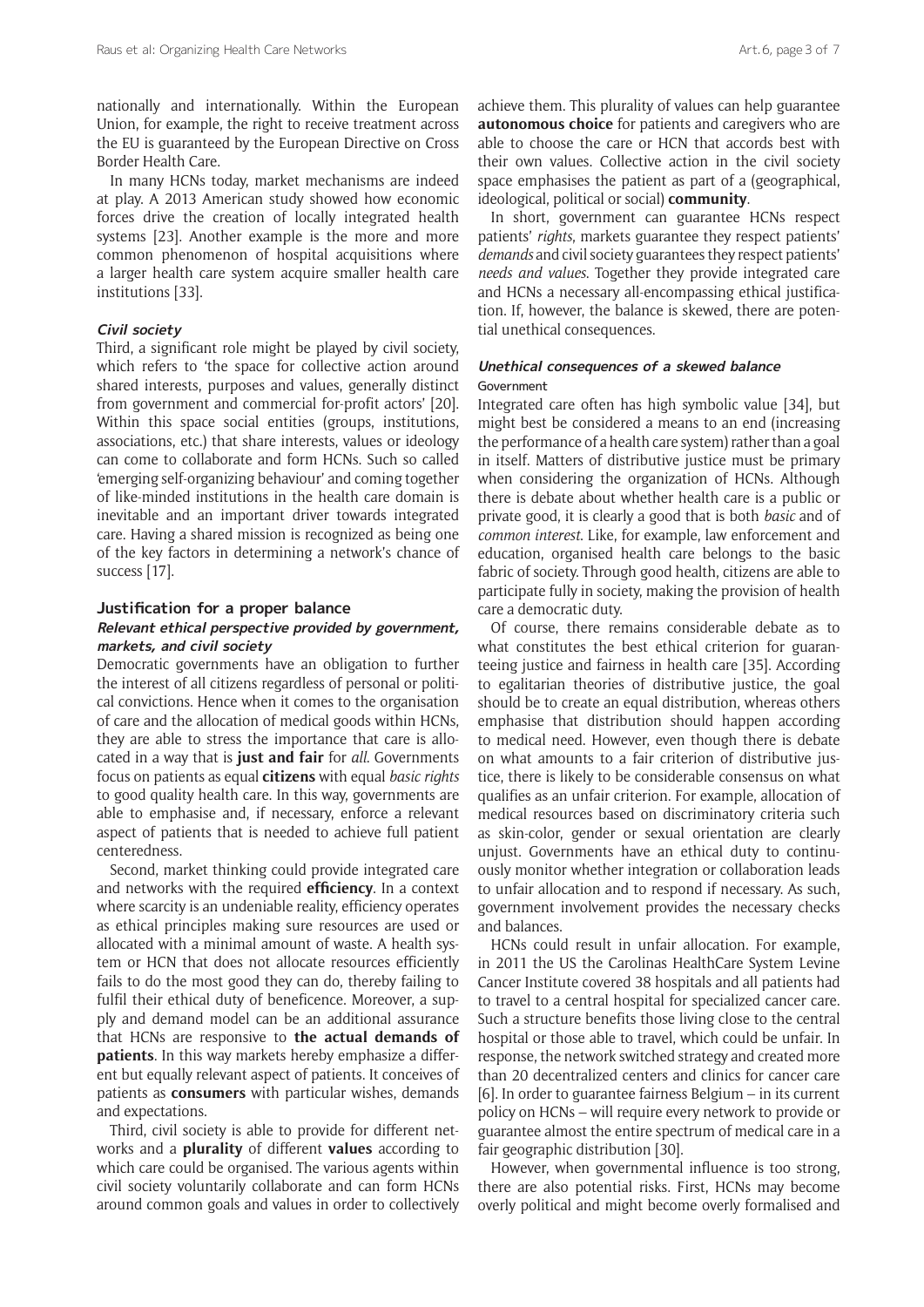rigid. It has been argued that governments often favour a more classic bureaucratic hierarchical arrangement, whereas networks are characterised by more complex and less hierarchical structures [36]. In order to maximize the benefits of the network mechanism, sufficient room for the network to more autonomously develop its own organisation and governance is required.

Second, using policy to fully mandate institutions to collaborate in a network might not work. Research indicates that trust and leadership are important conditions determining a network's success [16–17] and these cannot be simply enforced. A case study from Canada provides a telling example of how mandated collaboration can result in a failed network [34].

Third, there is a risk that governments enforce their own values, thereby ignoring 'the fact of pluralism' [37]. Governments represent all citizens, and not just their own view or the majority view. When governments force certain values upon HCNs or only accept networks that avow a particular value, the ethical principle of both patient autonomy and institutional autonomy is not respected. One example is that of a Canadian child health network which worked, successfully, in close collaboration with the provincial department of Health Staff. However, it was also reported that 'at times the provincial staff tried to control the Network strategic agenda and micromanaged key shared projects' [29]. A respondent reported that this 'really caused a lot of problems' [29].

#### **Markets**

Many people strongly believe that a free market mechanism can help organize medical resources most efficiently and can increase quality of care and some studies seem to confirm this [38]. If markets are absent to drive integrated care, the argument goes, integration and HCNs are not in accord with economic realities and are not sustainable in the long run.

However, despite the potentially good effects of markets as a way to allocate scarce good, there are several ethical risks when market thinking becomes overly dominant [39–40]. First, from an ethical point of view, markets can only operate properly when several background conditions are met. For example, fair markets require the actors operating in that market to behave as **equal** and **rational** consumers. Ideally, this would allow fair competition between hospitals or HCNs and promote quality while driving down prices, as patients would seek out hospitals or networks that provide the best service at the lowest cost or might be willing to pay more for a better medical service. However, it is clear that most patients are not perfectly rational market oriented consumers as they are relatively unaware of differences in quality or price between hospitals or HCNs. Even when they are aware of the difference, it is often difficult if not impossible for them to reliably assess quality of medical care in a particular hospital or HCN beforehand. Rather, patients' choice for a certain hospital is often driven by chance (e.g. where an ambulance takes you), geography (e.g. the only hospital in the region where you live) or personal connection (e.g. the hospital where you or your family always go, where you

know someone or where you had a previous positive experience) [41]. Requiring patients to be rational consumers might also be morally problematic if it is employed as a technique to displace an institution's duty and responsibility to provide quality care towards a patient responsibility to choose the best HCN. This is why in integrated care there is often argued to be a need for case management where individual patients are guided through the complexity of the networks towards the best care [42].

Moreover, even if patients were *rational* consumers, they are not *equal* consumers. It might not be possible for certain patients to travel to (or even within) the HCN that provides the best or cheapest care, for example because these patients are too sick or do not have the money to travel. This would mean that those patients who are economically advantaged or fortunate to be able to travel, can maximally profit from mere market working. This could hardly be said to constitute a fair or just way to allocate goods.

Second, HCNs provide a common good, namely health or care, which might be corrupted when it is bought and sold on a free market, thereby becoming a mere tradeable good. A potential risk of such an evolution is that the networks move away from what patients need and divert to providing only care that is profitable. A study in the US shows, for example, that for-profit hospitals are more likely to offer profitable services while not providing unprofitable services [43]. Other studies indicate how close collaboration and mergers of hospitals has led to increases in prices [23]. Large HCNs could perhaps generate full or quasi monopolies within certain market segments of geographical areas. This brings along the risk that the commodification of health care resources becomes more structural, systematic and thus less avoidable for patients.

Also, somewhat paradoxically, in the specific case of HCNs, dominant economic incentives might on the one hand drive collaboration while, on the other hand, undermining the success of that collaboration. Market mechanisms might influence the way in which a network itself is organised and it might even result in competition between the partners of the network.

## Civil society

Within the civil society institutions with particular values and interests, can come to collaborate to form HCNs. In this way HCNs can be responsive to the needs and values that exist within a certain community. This in turn increases patients' freedom and autonomy as they are able to balance economic and non-economic values when choosing networks.

When coordination through civil society actors is absent, HCNs are at risk of being bereft of value and of becoming mere market based entities or formal and value-less instruments of political constellations. There is also evidence to suggest that taking away self-organization of care might threaten the stability of networks as shared values and an agreement on the importance of the shared mission is a factor determining HCNs' success [16–17].

However, if civil society is overly dominant, this could lead to a loss of an overarching perspective to integrate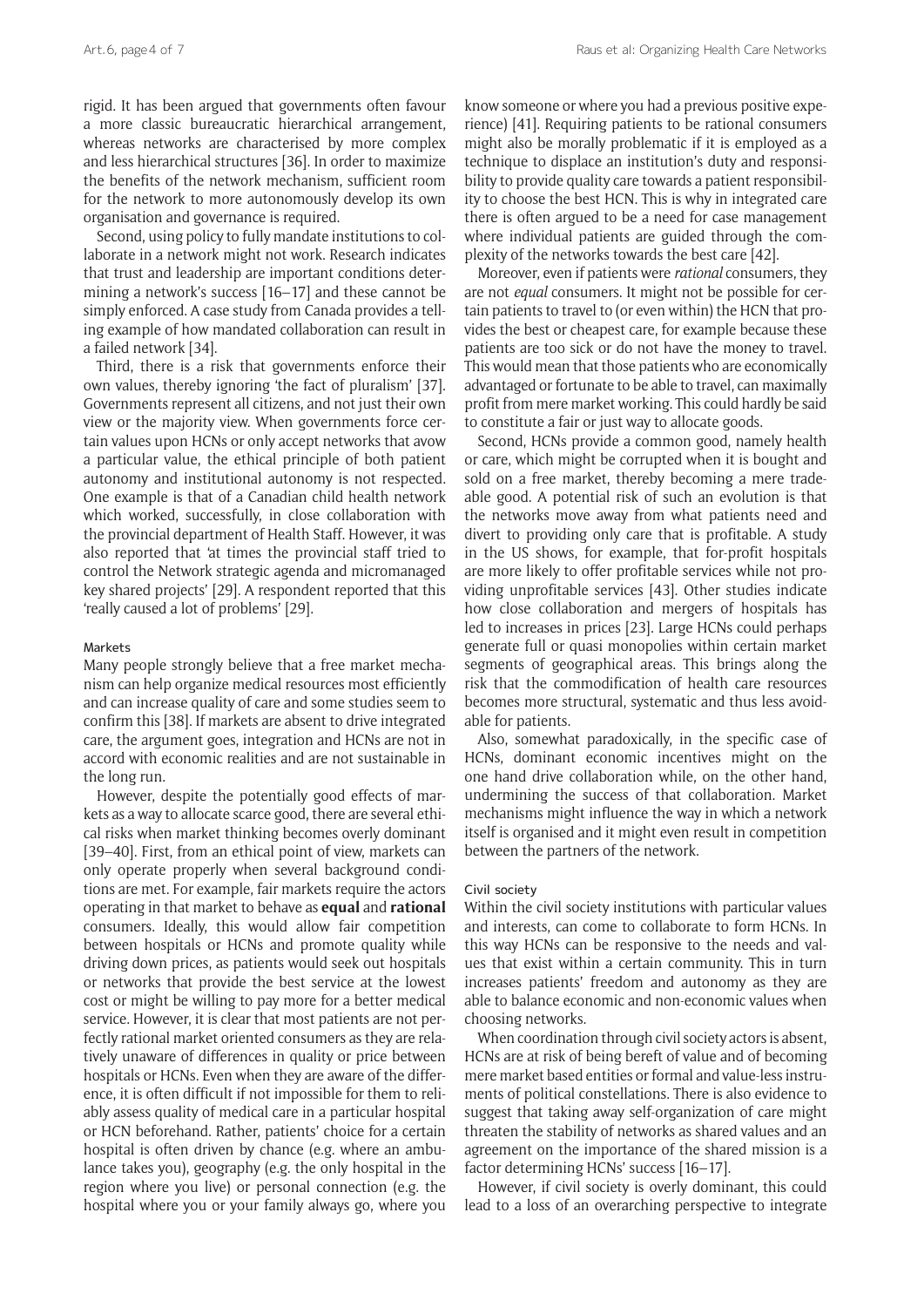and streamline the different projects. Organizational choices made by various HCNs (for example, to use a certain way of allocating resources, to not provide certain services or to not perform certain practices (e.g. abortion or euthanasia)) can have significant implications on the fairness of the overall health care system. If actors within civil society are completely free to organize themselves in any way they see fit and according to whatever values they prefer, neither basic care nor justice might be guaranteed. This, for example occurred in Bangladesh. Schurmann & Mahmud analysed the role of civil society in organising health care in Bangladesh and found that 'with a few exception, civil society in Bangladesh replicates the structural inequalities of society at large' [44].

## **Concluding remarks**

Integrated care and interorganisational collaboration is widely praised, but still needs to be justified from an ethical perspective. We have argued that (1) they must guarantee a fair and just provision of medical care, (2) they must be maximally beneficial and minimally harmful, and (3) must not unduly interfere with patient (and other parties') autonomy.

For these three ethical obligations to be met a balance must be sought between three mechanisms driving the evolution towards HCNs: government; markets; and civil society. Governments play a role in monitoring and guaranteeing that HCNs allow for an allocation of medical resources that is fair and in accordance with acceptable principles of distributive justice. Nevertheless, within the framework or limits set by governments, there should be room for markets and civil society to operate. Whereas the whole of healthcare cannot be conceived of as a mere market (due to concerns highlighted above), HCNs have to face an economic reality and some degree of market thinking could help make them sustainable economic entities. A crucial role should also be played by civil society, as HCNs should not only be fair, just or economically sustainable, but also value-based. Within civil society health care institutions can come together around shared beliefs, values, interests and ideologies, thereby providing HCNs with the necessary value-based content. In short, governments can make HCNs just, markets can make them sustainable and civil society can make then value-based.

However, when the balance is skewed, there are severe ethical risks and HCNs might in effect lose their ethical justification. As a purely governmental/political construct HCNs might become out of tune with economic reality or might unduly enforce a particular value. Market and civil society coordination mechanisms keep this risk in check. Likewise, solely market driven HCNs might become unjust (e.g. by only providing care to those who can afford to pay or travel) or they might crowd out non-economic ideologies or values. Finally, civil society might fail to provide an overarching perspective, thereby potentially compromising the justice of the overall health system.

In short, whereas each of the coordination mechanisms has its ethical perspective, no perspective in itself justifies HCNs. What makes them ethical, is the correct balance between them.

### **Note**

<sup>1</sup> We propose three requirements rather than four as, we believe, the classic principles of non-maleficence and beneficence could be combined to form a single ethical requirement.

### **Competing Interests**

The authors have no competing interests to declare.

## **Author Informations**

**Kasper Raus** is a researcher at the Strategic Policy Cell of Ghent University Hospital and also affiliated with the Department of Philosophy and Moral Sciences of Ghent University. Currently his work focuses on ethical aspects related to interorganizational collaboration, health care networks and integrated care.

**Eric Mortier** is CEO of Ghent University Hospital and Professor of Anaesthesiology at Ghent University.

**Kristof Eeckloo** is head of the Strategic Policy Cell at Ghent University Hospital and Professor of Healthcare Management at the Department of Public Health of Ghent University. His research focuses on such issues as quality of care, patient participation and hospital governance.

### **References**

- 1. **Minkman, MMN.** Longing for Integrated Care: The Importance of Effective Governance. *International Journal of Integrated Care*, 2017; 17(4): 1–2. DOI: <https://doi.org/10.5334/ijic.3510>
- 2. **Axelsson, R** and **Axelsson, SB.** Integration and collaboration in public health – a conceptual framework. *International Journal of Health Planning and Management*, 2006; 21: 75–88. DOI: [https://](https://doi.org/10.1002/hpm.826) [doi.org/10.1002/hpm.826](https://doi.org/10.1002/hpm.826)
- 3. **Gröne, O** and **Garcia-Barbero, M.** Integrated Care: A position paper of the WHO European office for integrated health care services. *International Journal of Integrated Care*, 2001; 1(e21): 1–10. DOI: [https://](https://doi.org/10.5334/ijic.28) [doi.org/10.5334/ijic.28](https://doi.org/10.5334/ijic.28)
- 4. **Goodwin, N.** Understanding Integrated Care. *International Journal of Integrated Care*, 2016; 16(4): 1–4. DOI:<https://doi.org/10.5334/ijic.2530>
- 5. **Karam, M, Brault, I, Van Durme, T** and **Macq, J.** Comparing interprofessional and interorganizational collaboration in healthcare: A systematic review of the qualitative research. *International Journal of Nursing Studies*, 2018; 79: 70–83. DOI: <https://doi.org/10.1016/j.ijnurstu.2017.11.002>
- 6. **Ibrahim, AM** and **Dimick, JB.** Redesigning the Delivery of Specialty Care Within Newly Formed Hospital Networks. *NEJM Catalyst*; 2017. Available from: [http://catalyst.nejm.org/](http://catalyst.nejm.org/redesigning-specialty-care-delivery/) [redesigning-specialty-care-delivery/](http://catalyst.nejm.org/redesigning-specialty-care-delivery/).
- 7. **Zhu, X, Ullrich, F, Mueller, KJ, MacKinney, C** and **Vaughn, T.** Trends in Hospital Network Participation and System Affiliation, 2007–2012. *RUPRI Center for Rural Health Policy Analysis*, 2014; 6: 1–5.
- 8. **Varda, D, Shoup, JA** and **Miller, S.** A Systematic Review of Collaboration and Network Research in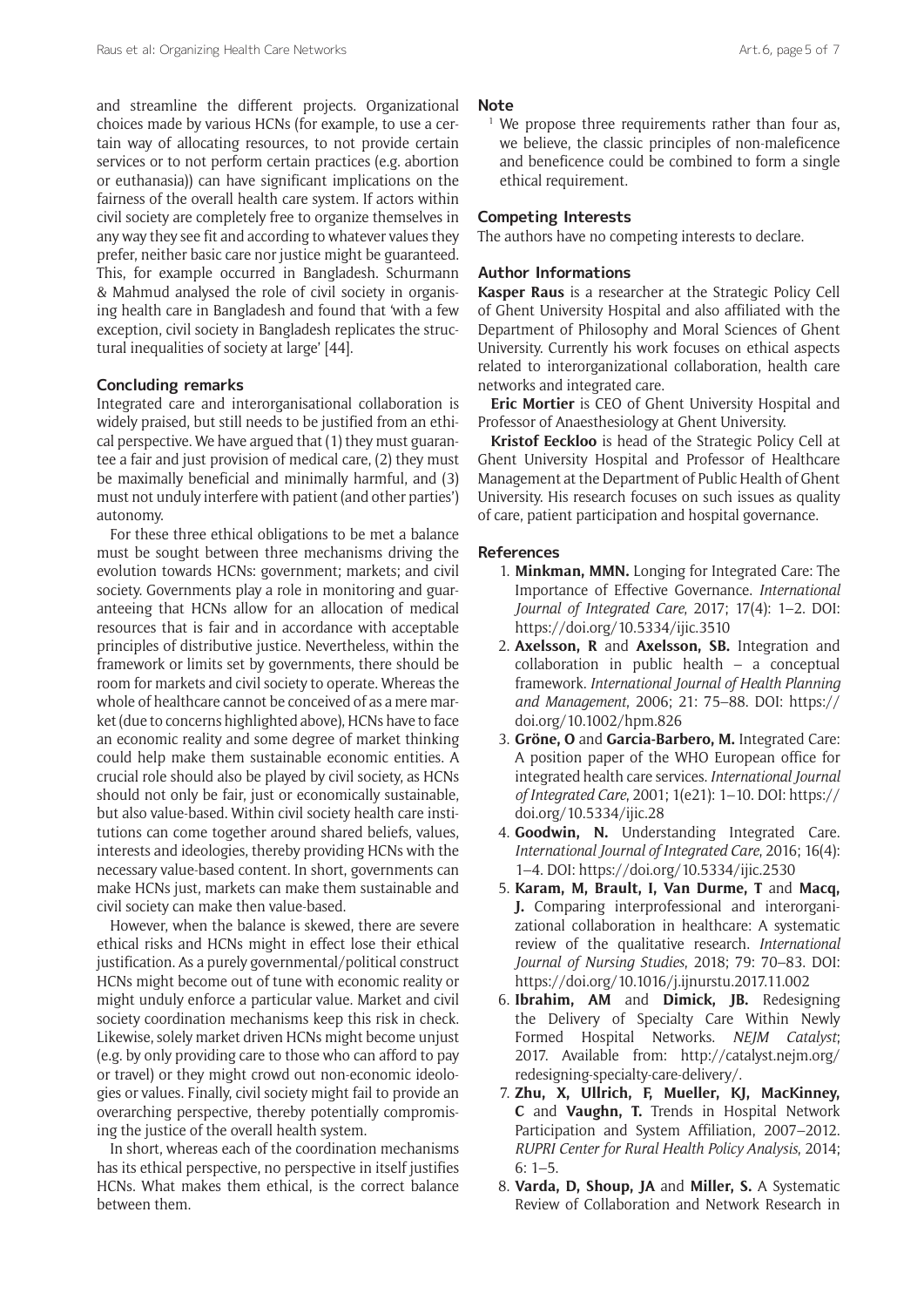Art.6, page6 of 7 and 2008 and 2009 and 2009 and 2009 and 2009 and 2009 and 2009 and 2009 and 2009 and 2009 and 2009 and 2009 and 2009 and 2009 and 2009 and 2009 and 2009 and 2009 and 2009 and 2009 and 2009 and 2009 and 20

the Public Affairs Literature: Implications for Public Health Practice and Research. *American Journal of Public Health*, 2012; 102(3): 564–71. DOI: [https://](https://doi.org/10.2105/AJPH.2011.300286) [doi.org/10.2105/AJPH.2011.300286](https://doi.org/10.2105/AJPH.2011.300286)

- 9. **Alexander, JA, Lee, S-YD** and **Bazzoli, GJ.** Governance Forms in Health Systems and Health Networks. *Health Care Management Review*, 2003; 28(3): 228–42. DOI: [https://doi.](https://doi.org/10.1097/00004010-200307000-00004) [org/10.1097/00004010-200307000-00004](https://doi.org/10.1097/00004010-200307000-00004)
- 10. **Bazzoli, GJ, Shortell, SM, Dubbs, N, Chan, C** and **Kravolec, P.** A Taxonomy of Health Networks and Systems: Bringing Order Out of Chaos. *Health Services Research*, 1999; 33(6): 1683–717.
- 11. **Provan, KG** and **Kenis, P.** Modes of Network Governance: Structure, Management, and Effectiveness. *Journal of Public Administration Research and Theory Advance*, 2008; 18(2): 229–52. DOI: <https://doi.org/10.1093/jopart/mum015>
- 12. **Chu, H-L** and **Chiang, C-Y.** The effects of strategic hospital alliances on hospital efficiency. *The Services Industries Journal*, 2013; 33(6): 624–35. DOI: [https://doi.org/10.1080/02642069.2011.622](https://doi.org/10.1080/02642069.2011.622367) [367](https://doi.org/10.1080/02642069.2011.622367)
- 13. **Lomi, A, Mascia, D, Vu, DQ, Pallotti, F, Conaldi, G** and **Iwashyna, TJ.** Quality of Care and Interhospital Collaboration: A Study of Patient Transfers in Italy. *Medical Care*, 2014; 52(5): 407–14. DOI: <https://doi.org/10.1097/MLR.0000000000000107>
- 14. **Kodner, DL** and **Spreeuwenberg, C.** Integrated care: Meaning, logic, applications, and implications – a discussion paper. *International Journal of Integrated Care*, 2002; 2: 1–6. DOI: [https://doi.](https://doi.org/10.5334/ijic.67) [org/10.5334/ijic.67](https://doi.org/10.5334/ijic.67)
- 15. **Suter, E, Oelke, ND, Dias da Silva Lima, MA, Stiphout, M, Janke, R, Rigatto Witt, R,** et al. Indicators and Measurement Tools for Health Systems Integration: A Knowledge Synthesis. *International Journal of Integrated Care*, 2017; 17(6): 1–17. DOI: <https://doi.org/10.5334/ijic.3931>
- 16. **Auschra, C.** Barriers to the Integration of Care in Inter-Organisational Settings: A Literature Review. *International Journal of Integrated Care*, 2018; 18(1): 1–14. DOI: <https://doi.org/10.5334/ijic.3068>
- 17. **McInnes, E, Haines, M, Dominello, A, Kalucy, D, Jammali-Blasi, A, Middleton, S,** et al. What are the reasons for clinical network success? A qualitative study. *BMC Health Services Research*, 2015; 15(497): 1–9. DOI: [https://doi.org/10.1186/](https://doi.org/10.1186/s12913-015-1096-5) [s12913-015-1096-5](https://doi.org/10.1186/s12913-015-1096-5)
- 18. **Beauchamp, TL** and **Childress, JF.** Principles of Biomedical Ethics. Oxford: Oxford University Press; 2012.
- 19. **Ferrer, L** and **Goodwin, N.** What are the principles that underpin integrated care? *International Journal of Integrated Care*, 2014; 14: 1–2. DOI: [https://doi.](https://doi.org/10.5334/ijic.1884) [org/10.5334/ijic.1884](https://doi.org/10.5334/ijic.1884)
- 20. **Mascia, D, Angeli, F** and **Di Vincenzo, F.** Effect of hospital referral networks on patient readmissions. *Social Science & Medicine*, 2015; 132: 113–21. DOI: <https://doi.org/10.1016/j.socscimed.2015.03.029>
- 21. **Bartenfeld, MT, Griese, SE, Krug, SE, Andreadis, J** and **Peacock, G.** Establishing a Hospital Response Network Among Children's Hospitals. *Health Security,* 2017; 15(1): 118–22. DOI: [https://doi.](https://doi.org/10.1089/hs.2016.0065) [org/10.1089/hs.2016.0065](https://doi.org/10.1089/hs.2016.0065)
- 22. **Sharma, S, Bohn, D, Mikroyiannakis, I, Trowbridge, J, Thomspon, D, Bell, R,** et al. Development of a multi stakeholder partnership to improve access to and delivery of neurosurgical services in Ontario. *Health Policy*, 2017; 121(2): 207–14. DOI: [https://doi.org/10.1016/j.](https://doi.org/10.1016/j.healthpol.2016.11.012) [healthpol.2016.11.012](https://doi.org/10.1016/j.healthpol.2016.11.012)
- 23. **Cutler, DM** and **Morton, FS.** Hospitals, Market Share, and Consolidation. *Journal of the American Medical Association*, 2013; 310(18): 1964–70. DOI: <https://doi.org/10.1001/jama.2013.281675>
- 24. **WHO.** Civil Society Report; 2007. Available from: [http://who.int/social\\_determinants/resources/](http://who.int/social_determinants/resources/cso_finalreport_2007.pdf?ua=1) [cso\\_finalreport\\_2007.pdf?ua=1.](http://who.int/social_determinants/resources/cso_finalreport_2007.pdf?ua=1)
- 25. **Zeegers, PD, Renshaw, N** and **Droogers, M.** What role can civil society organizations have in European health policy? *European Journal of Public Health*, 2017; 27(supp 4): 52–55. DOI: [https://doi.](https://doi.org/10.1093/eurpub/ckx155) [org/10.1093/eurpub/ckx155](https://doi.org/10.1093/eurpub/ckx155)
- 26. **Fiske, AP.** Structures of Social Life: The Four Elementary Forms of Human Relations. New York: Free Press; 1991.
- 27. **Powell, WW.** Neither Market nor Hierarchy: Network Forms of Organization. *Research in Organizational Behavior*, 1990; 12: 295–336.
- 28. **Zou, G, Wei, X, Walley, JD, Yin, J** and **Sun, Q.**  Factors influencing integration of TB services in general hospitals in two regions of China: A qualitative study. *BMC Health Services Research*, 2012; 12(21): 1–11. DOI: [https://doi.](https://doi.org/10.1186/1472-6963-12-21) [org/10.1186/1472-6963-12-21](https://doi.org/10.1186/1472-6963-12-21)
- 29. **McPherson, C, Ploeg, J, Edwards, N, Ciliska, D**  and **Sword, W.** A catalyst for system change: A case study of child health network formation, evolution and sustainability in Canada. *BMC Health Services Research*, 2017; 17(100): 1–16. DOI: <https://doi.org/10.1186/s12913-017-2018-5>
- 30. **De Block, M.** Plan van aanpak: Hervorming ziekenhuisfinanciering. 2015. Available from: [http://www.vvpaz.be/](http://www.vvpaz.be/Plan_van_Aanpak_Hervorming_ZHF_NL.pdf) [Plan\\_van\\_Aanpak\\_Hervorming\\_ZHF\\_NL.pdf](http://www.vvpaz.be/Plan_van_Aanpak_Hervorming_ZHF_NL.pdf).
- 31. **Romøren, TI, Torjesen, DO** and **Landmark, B.** Promoting coordination in Norwegian health care. *International Journal of Integrated Care*, 2011; 11: e127–34. DOI: <https://doi.org/10.5334/ijic.581>
- 32. **Lyngsø, AM, Godtfredsen, NS** and **Frølich, A.** Interorganisational Integration: Healthcare Professionals' Perspectives on Barriers and Facilitators within the Danish Healthcare System. *International Journal of Integrated Care*, 2016; 16(1):  $1 - 10$ .
- 33. **Cantlupe, J.** New Scrutiny for Hospital Mergers. *NEJM Catalyst* Published Online First; 29 November 2016. Available from: [http://catalyst.nejm.org/](http://catalyst.nejm.org/scrutiny-hospital-cross-market-mergers/) [scrutiny-hospital-cross-market-mergers/.](http://catalyst.nejm.org/scrutiny-hospital-cross-market-mergers/)